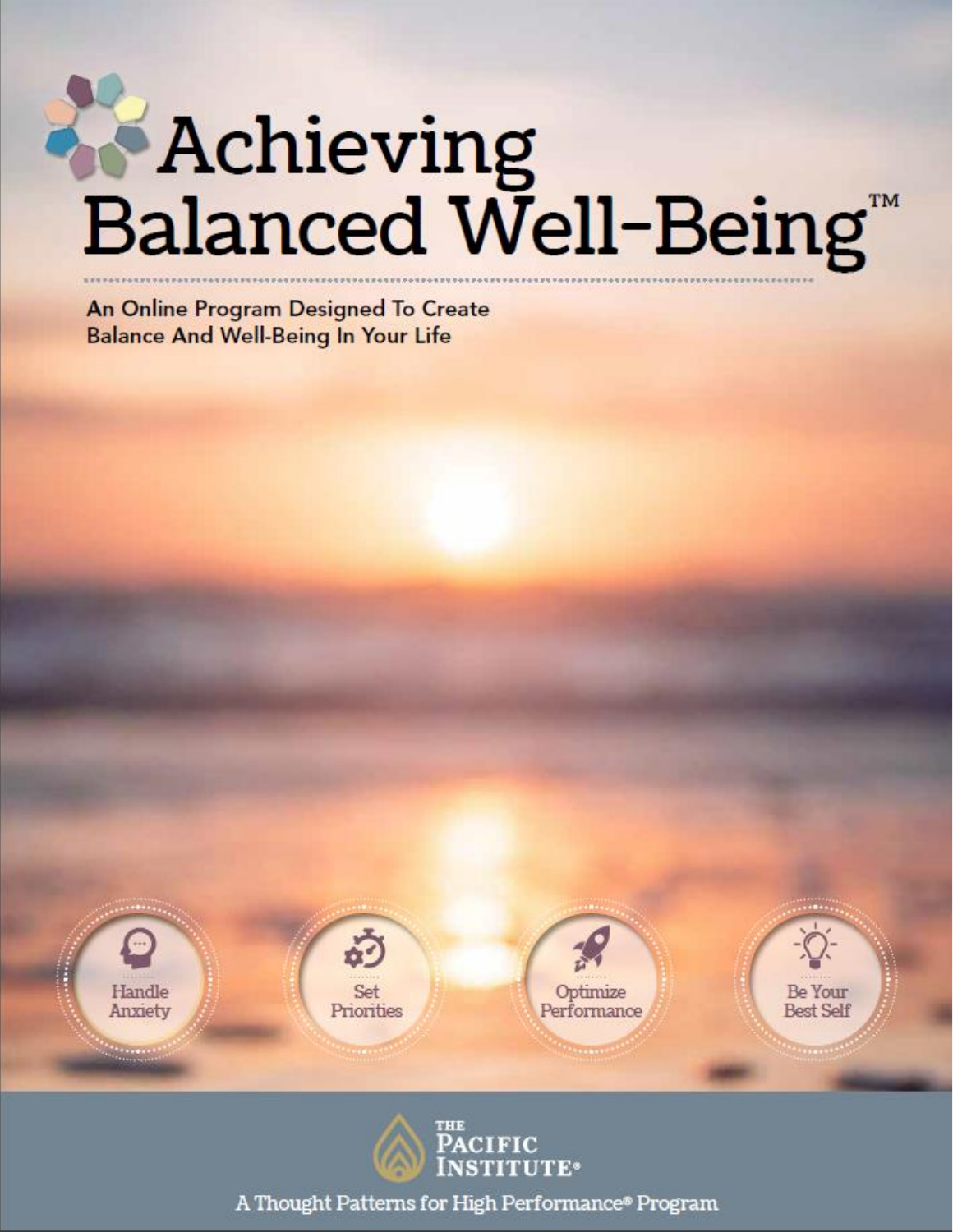

## The World Has Changed

In these days of rapid and never-ending change, stress and tension have become the 1000-pound weight we can't seem to get out from under. We are desperate to be in control so we can survive the onslaught of news headlines, responsibilities, distractions, and demands on our time. Meanwhile, finding moments for ourselves sits at the very bottom of our "to-do" list.









- External pressures have a significant, often negative, impact on our personal and professional lives, which lead to stress, anxiety, strained relationships, unhealthy lifestyles, poor work performance, and decreased engagement.
- There is mounting data and research indicating a direct correlation between our well-being and happiness, as well as our resiliency and ability to persevere in the face of obstacles.
- Our well-being is developed by our ability to perform strongly through establishing alignment to vision and goals, managing change effectively, increasing our engagement, creativity and strengthening relationships to succeed from within.

So, when you are overwhelmed and want to run and hide to escape the madness... STOP! Take a moment. Give yourself the opportunity to learn the tools to take back control.

Where do we find these tools, these keys to mastering persistence and resiliency? Actually, we already have them. They just need to be discovered, uncovered, and allowed to flourish.

It's all in our Mindset.

#### .............

"Well-being is associated with numerous health-, job-, family-, and economically-related benefits. For example, higher levels of well-being are associated with decreased risk of disease, illness, and injury; better immune functioning; speedier recovery; and increased longevity. Individuals with a high level of well-being are more productive at work and are more likely to contribute to their communities."

CDC - CENTERS FOR DISEASE CONTROL AND PREVENTION<sup>1</sup>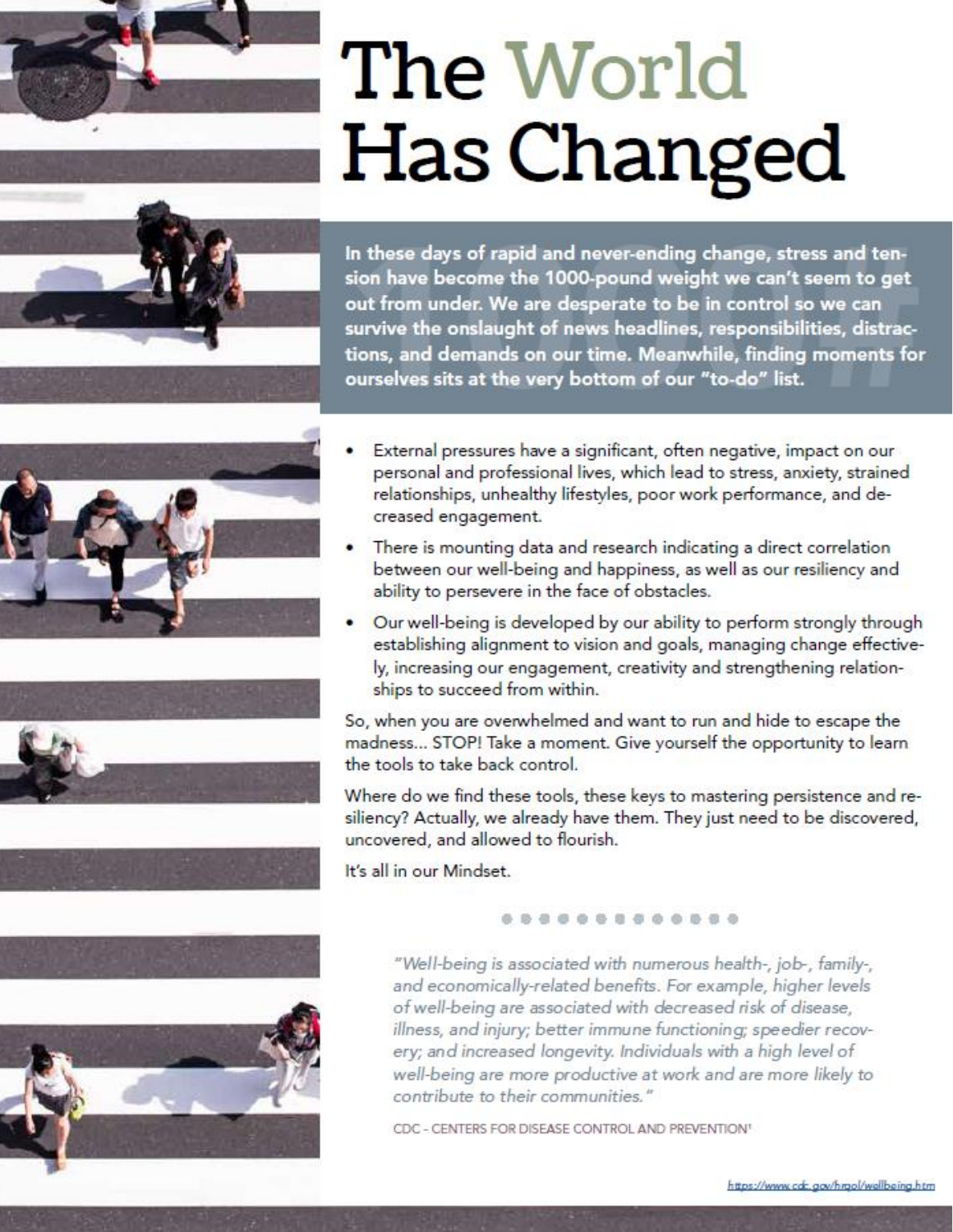# Putting You<br>In Control



#### **商商商商商商商**

Give yourself the tools to regain power in this uncertain world.

#### Achieving Balanced Well-Being"

Being used by police, teachers, nurses, athletes, government agencies, workforce organizations and corporations around the country with exceptional results!

- 1 [Exploring workforce trends 2020 | Deloitte insights](https://www2.deloitte.com/us/en/insights/focus/human-capital-trends/2021/workforce-trends-2020.html/)
- 2 Americans Are Taking 34 Percent More Anxiety Meds Since Coronavirus Pandemic Started, Study Says (newsweek.com)
- 3 [Veteran and Military Mental Health Issues -](https://www.ncbi.nlm.nih.gov/books/NBK572092/) StatPearls NCBI Bookshelf (nih.gov)
- 4 [Depression and anxiety doubled in children,](https://www.cidrap.umn.edu/news-perspective/2021/08/depression-and-anxiety-doubled-children-pandemic-study-says) pandemic study says | CIDRAP (umn.edu)

## **The Current Times Can** Be Stressful:

- Deloitte Global Human Capital Trends study, with 80% of our nearly 9,000 survey respondents identifying Well-Being as important or very important to their organization's success.<sup>1</sup>
- Anxiety is the most common type of mental illnesses in the country, according to the Anxiety and Depression Association of America, with over 40 million adults suffering from some form of disorder.<sup>2</sup>
- Approximately 14% to 16% of U.S. service members deployed to Afghanistan and Iraq have PTSD or depression.<sup>3</sup>
- One in four children are reporting depression and one in five are reporting anxiety.<sup>₄</sup>

"What is killing our futures is not disease, it is chronic dis-ease, uncertainty and fear!"

> ~ John McNeil, Founder The Pacific Institute Community



## **Time to Build An Upward Spiral?**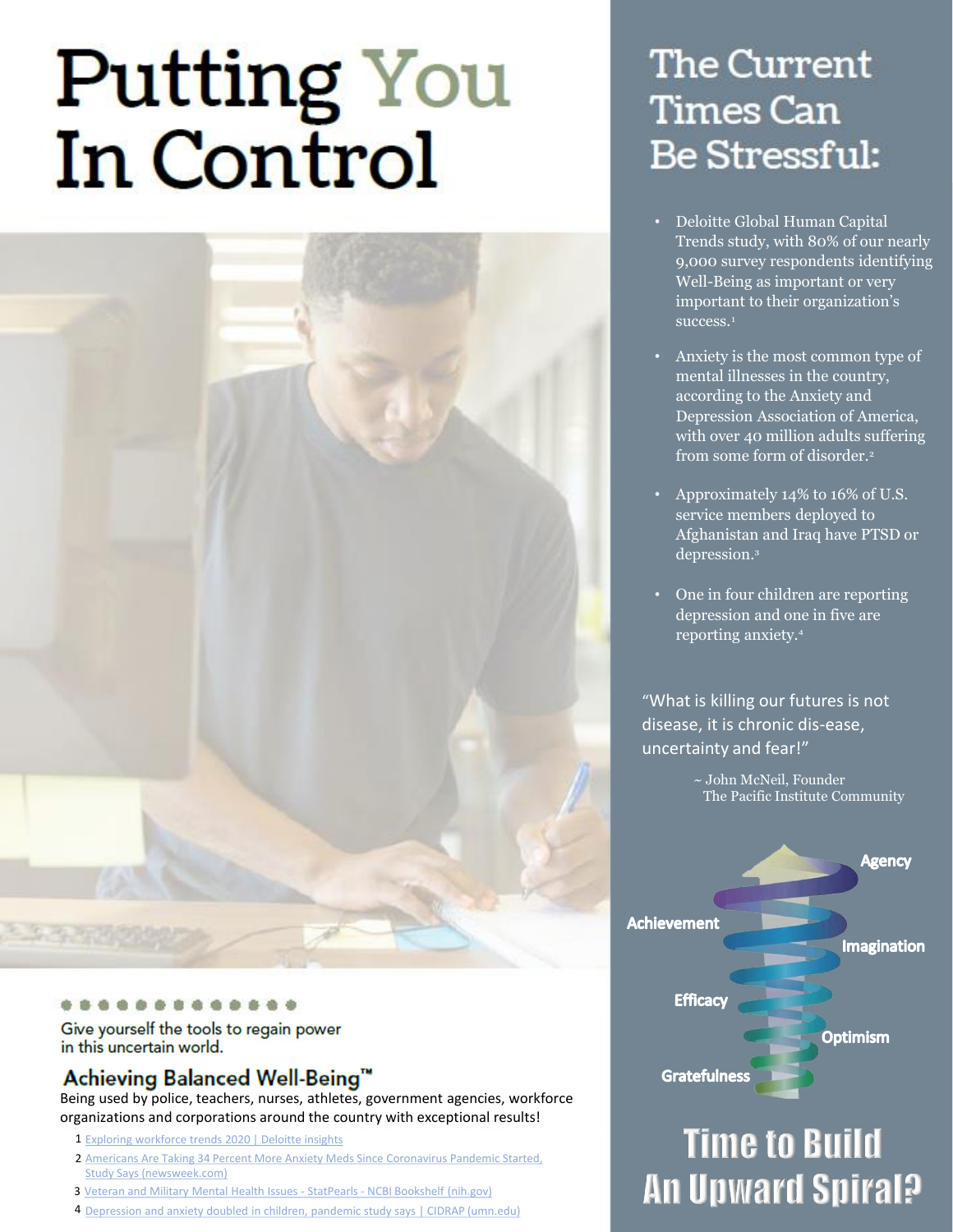# Our Solution

This powerful online, self-paced curriculum dives into your habits, attitudes, beliefs and expectations to optimize performance and well-being, both individually and organizationally. You will learn about the most significant aspect of health and optimal well-being: that you are in control and have the power to change different aspects of your life. The program applies The Pacific institute's mindsetting curriculum to the well-being PERMA model\* to accelerate results, build resilience, enhance engagement and overcome areas where you may be "stuck."

Individually, all exercises and activities within the program are focused on the active application of the cognitive material to those issues that affect well-being. This process sets your life on the path to flourishing and higher levels of performance. Organizationally, the concepts and exercises can be applied to help boost morale, drive innovation and foster teamwork towards achievement of a common vision and unprecedented goals.



The Pacific Institute's revolutionary program helps address the stress of having to "do it all" in order to find a level of success with:

- · Work
- **Community Contribution**
- Keep up on Technology
- · Financial Health
- . And So Much More . . .
- Nutrition & Exercise
- Family Relationships
- · Spiritual Life
- Leisure Time

### "All meaningful and lasting change starts first on the inside, then works its way out."

\*\*\*\*\*\*\*\*\*\*\*\*\*\*\*\*\*\*\*\*

- LOU TICE, CO-FOUNDER OF THE PACIFIC INSTITUTE

**EOPRESOPHESPPESOPHEN** 

\*The five elements that are key to flourishing, identified and researched by Dr. Martin Seligman and his colleagues at the University of Pennsylvania. PERMA: Positive emotion, Engagement, Relationships, Meaning, and Accomplishment.



**THE PACIFIC INSTITUTE COMMUNITY**<sup>™</sup>

**CONTACT THE PACIFIC INSTITUTE COMMUNITY ASSOCIATE WHO FORWARDED THIS BROCHURE** FOR INFORMATION ON INDIVIDUAL AND/OR **ORGANIZATIONAL APPLICATIONS**